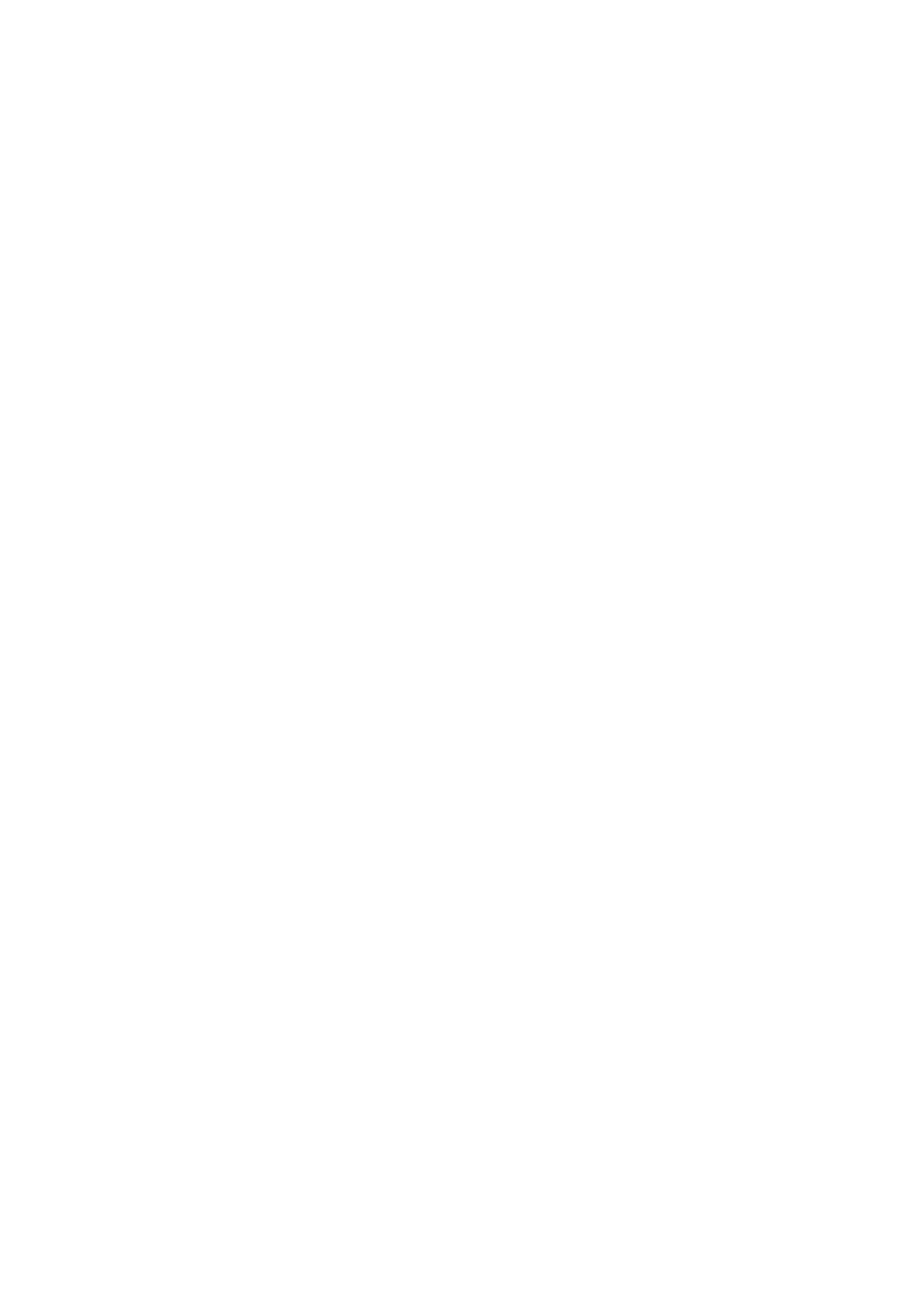## What is a clinical psychologist?



Psychologists help you feel better through talking therapies.



They are part of the health team, like nurses and doctors.



They are different to your key worker or support worker.



Psychologists do not give medication or use needles.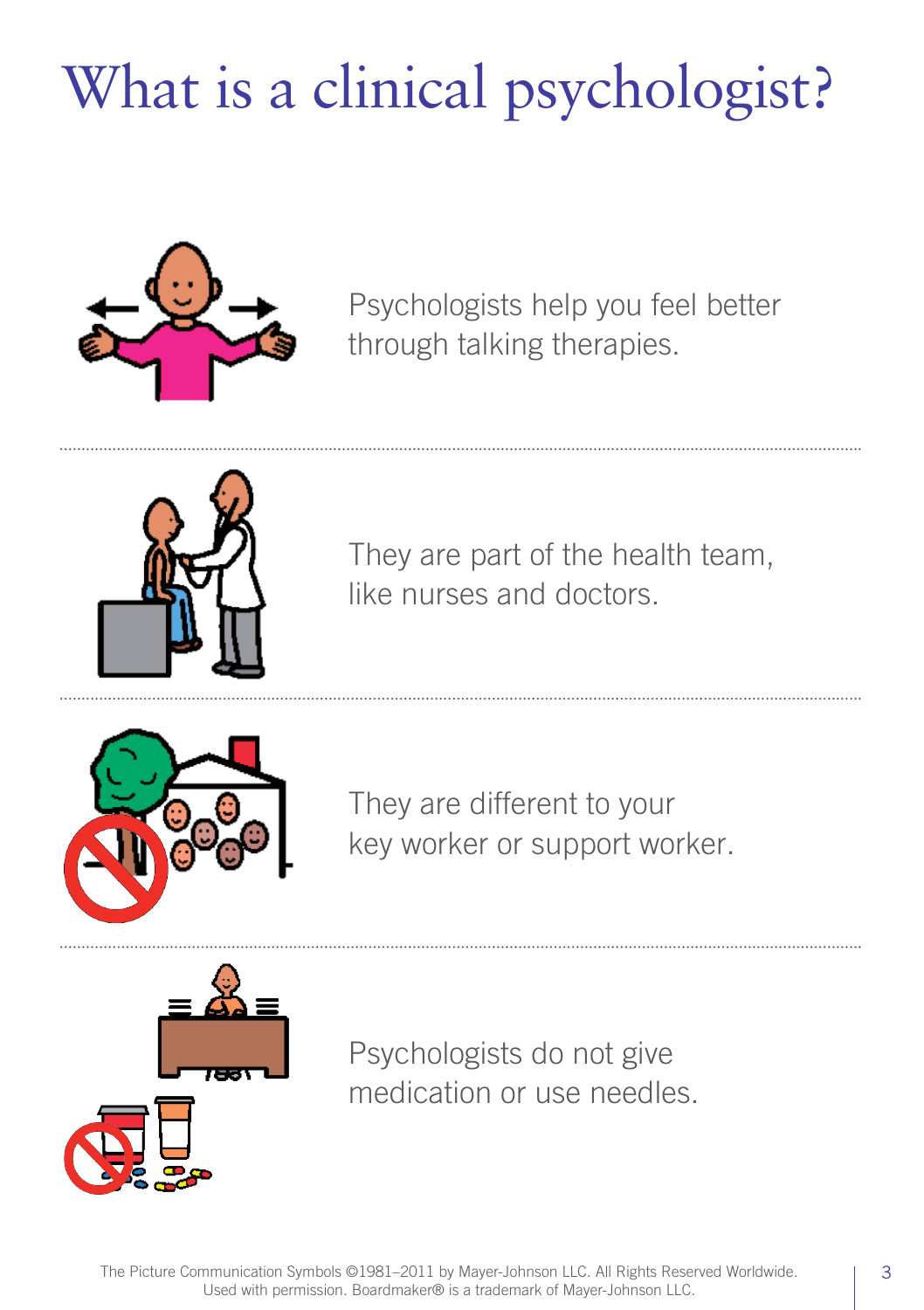#### Here are some problems they can help with



Worrying a lot.



Feeling sad a lot.



Getting angry a lot.

4 | The Picture Communication Symbols ©1981-2011 by Mayer-Johnson LLC. All Rights Reserved Worldwide. Used with permission. Boardmaker® is a trademark of Mayer-Johnson LLC.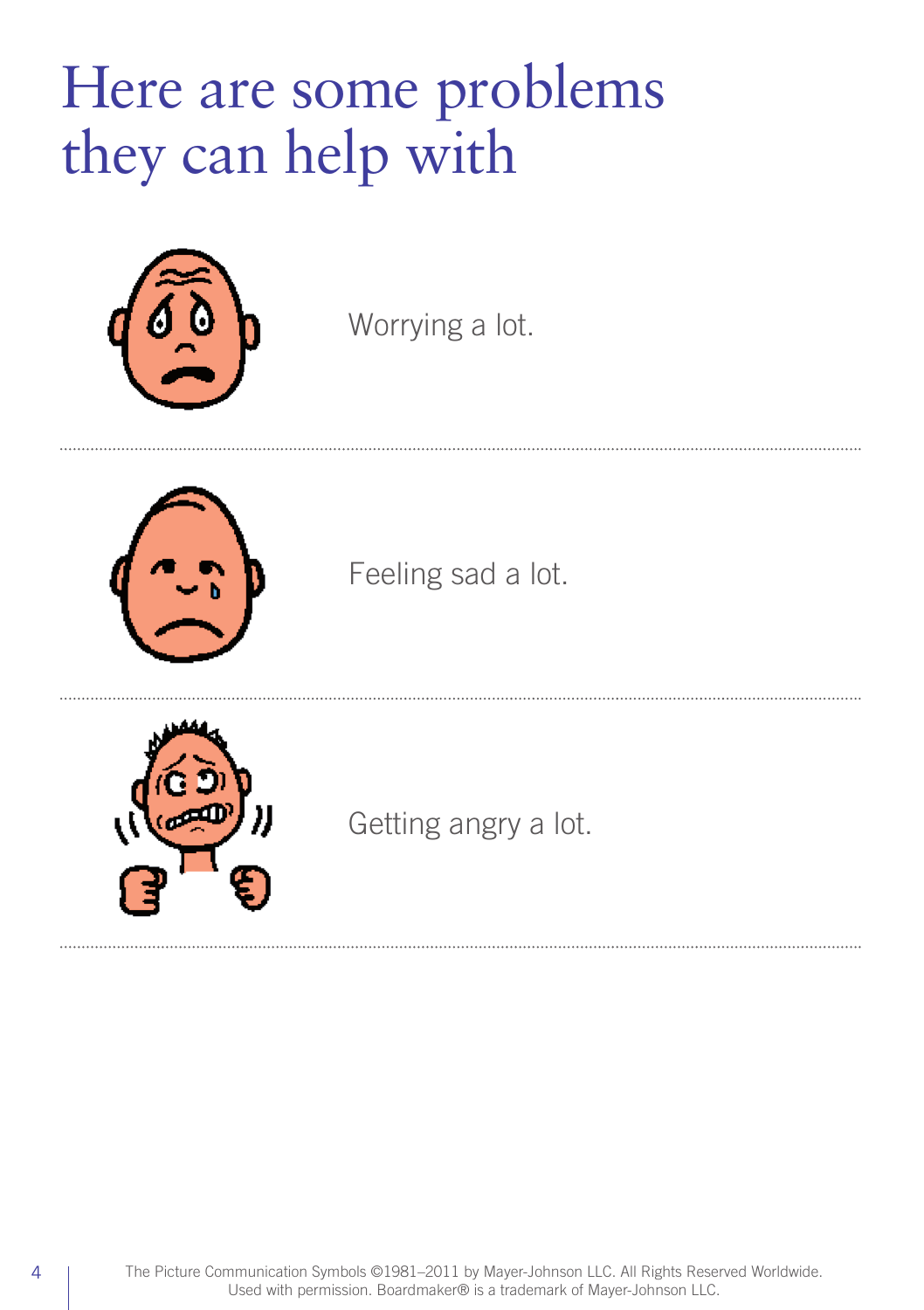### Why am I seeing a clinical psychologist?



Sometimes we feel sad, angry or confused.



You might be upset about your life.



When we feel upset it can be difficult to talk.



A psychologist can help you.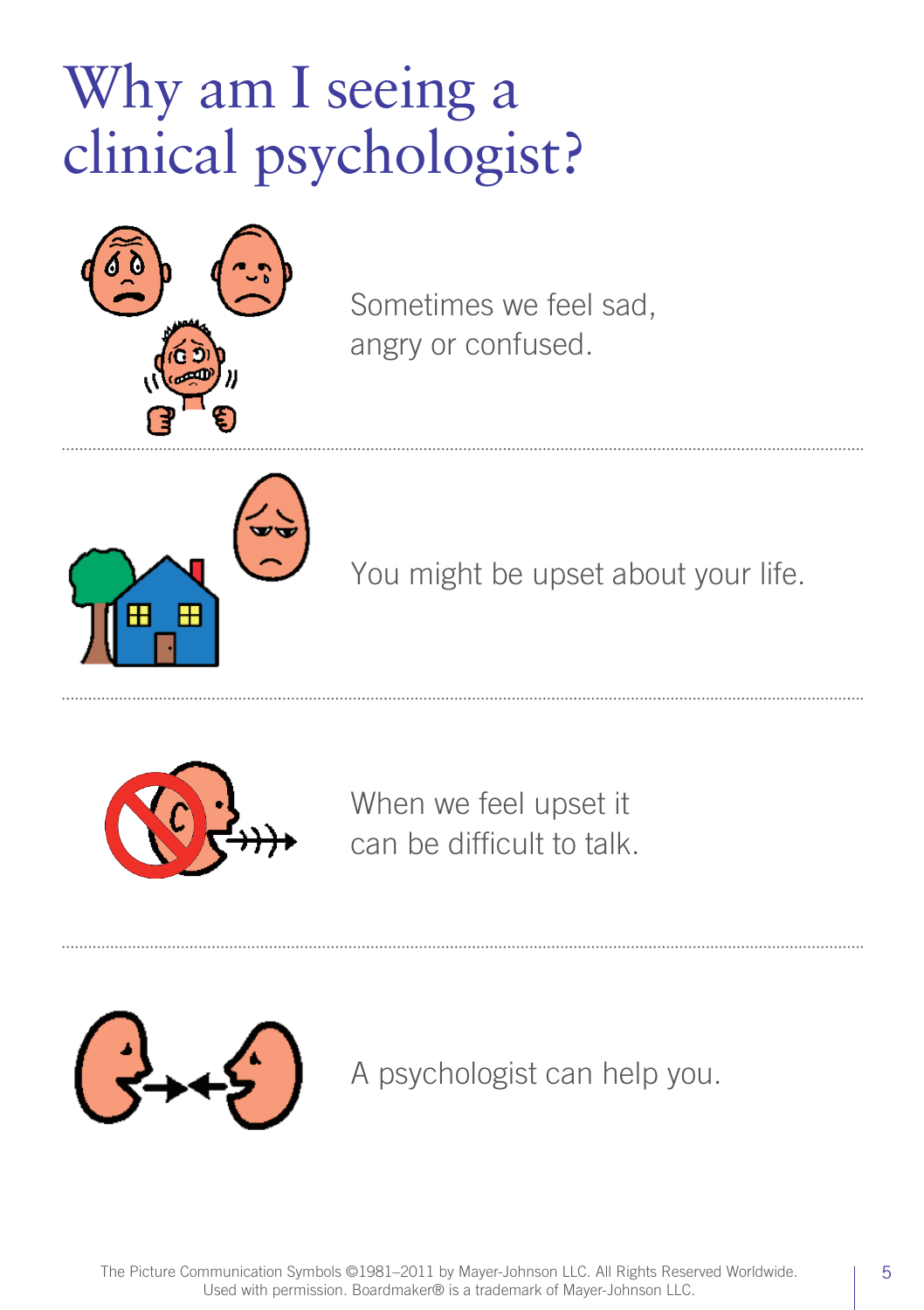### How can a clinical psychologist help me?



Psychologists can help you talk about your feelings.



They will listen to you.



They try to understand how you feel.



They can give advice on how to make things better.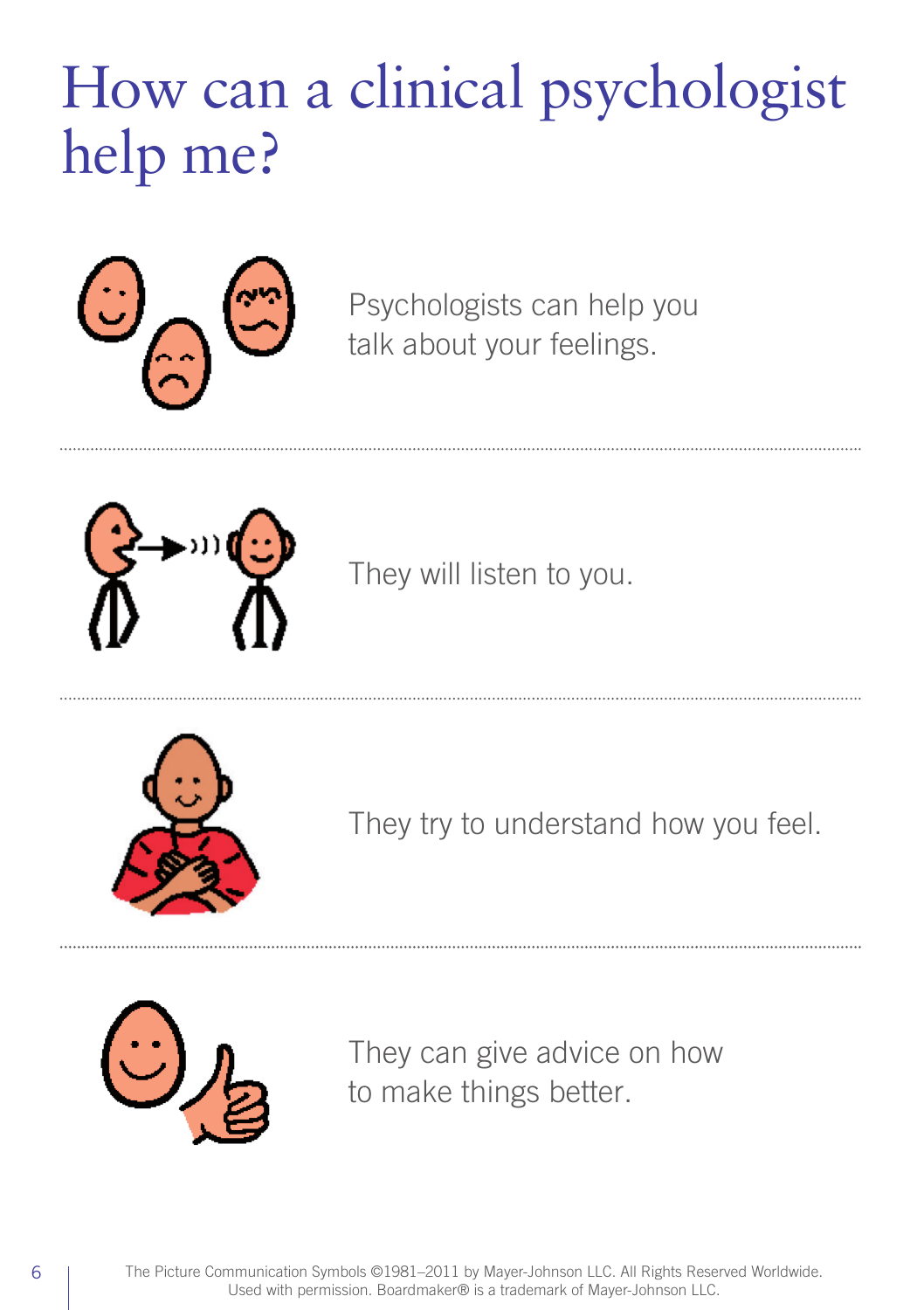

Psychologists may ask you questions and to do some puzzles.



They find out what you are good at and what you find difficult.



Psychologists help your care team to understand you better.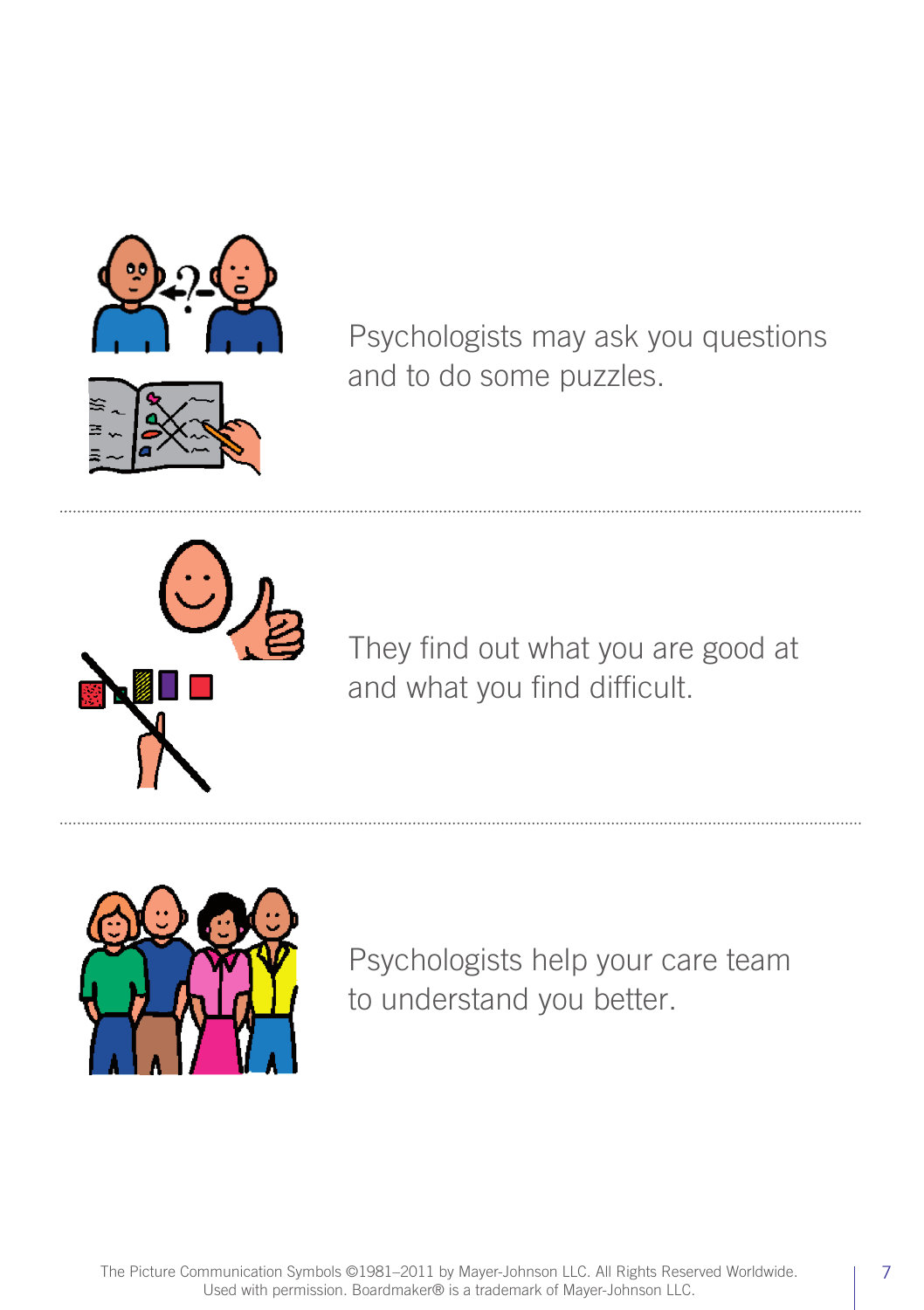### Keeping your information safe and confidential



Everything you share with the psychologist will be confidential / private.



This means that psychologists will not tell other people what you said.



Sometimes it is helpful to share your information with your care staff or your family.



Psychologists will only share your information with your permission.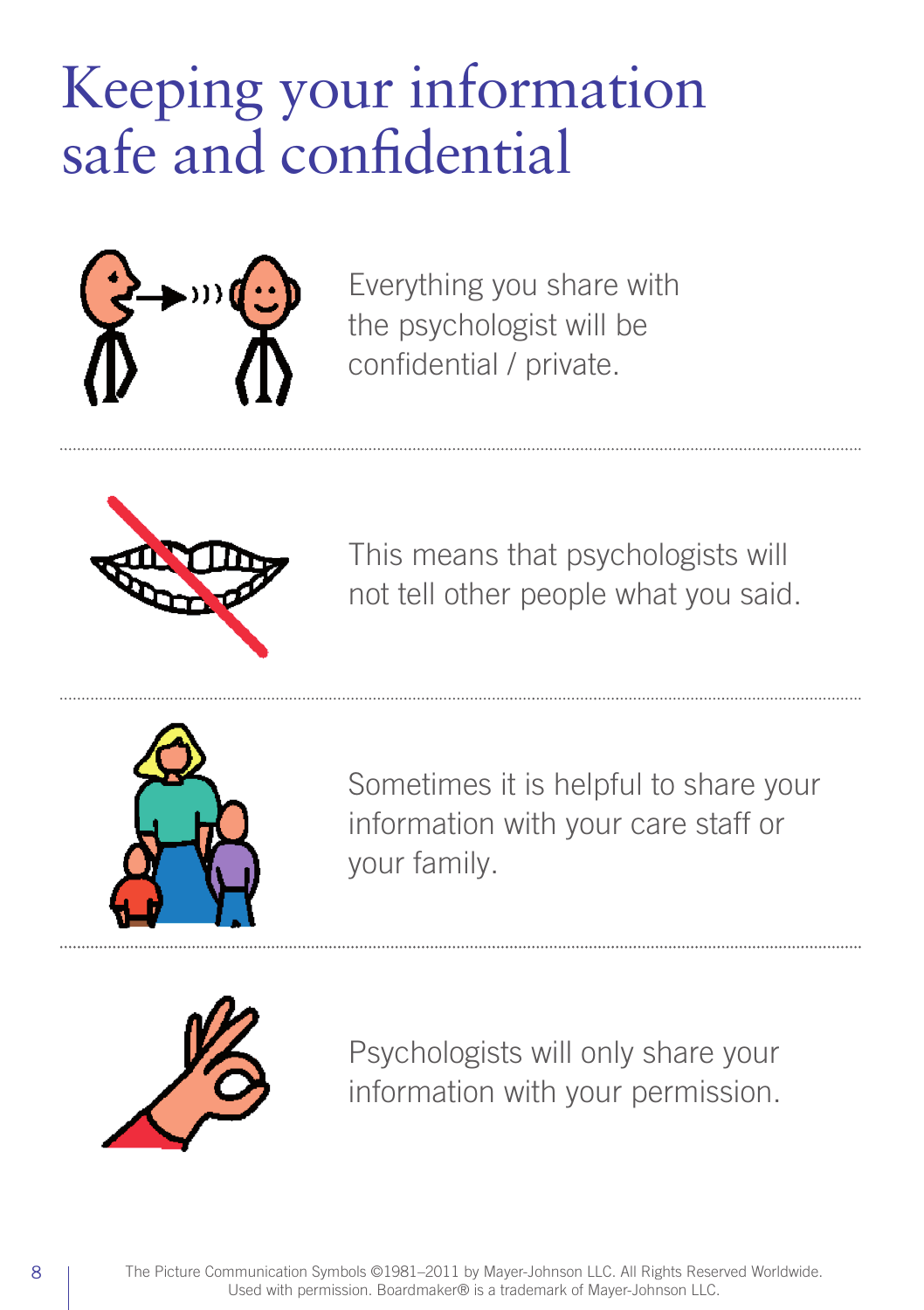

When we feel upset, angry or worried, we may have thoughts of hurting ourselves or other people.



If you feel this way, psychologists may tell people in other care services.



Telling other care services means that more people will be able to help you.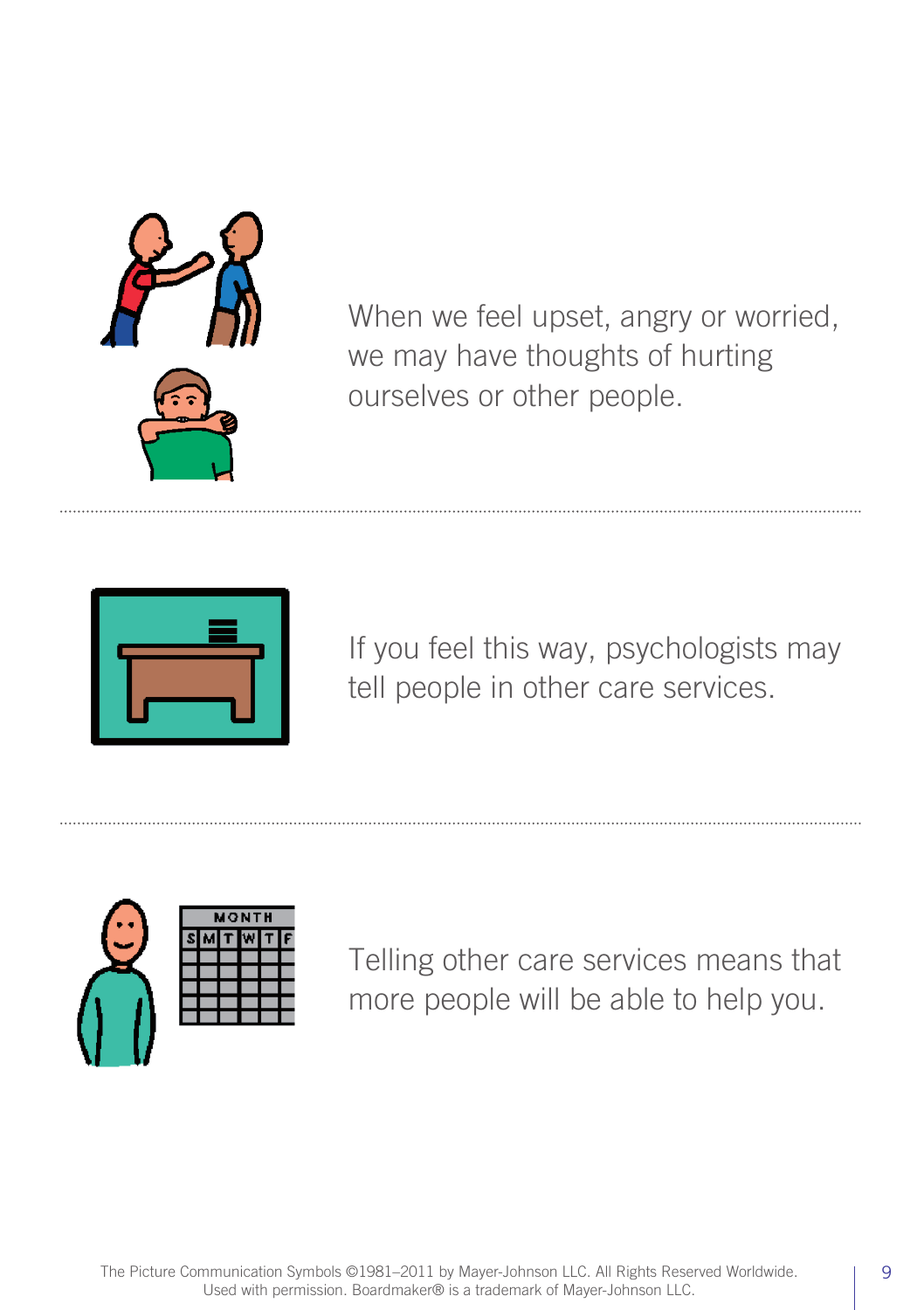### What happens in an appointment?



The psychologist will ask you some questions.



Psychologists might use drawings and writing to help you understand.



They can help you learn about your feelings.



They can help you talk about your emotions with your staff and family.



They can help you feel more confident.